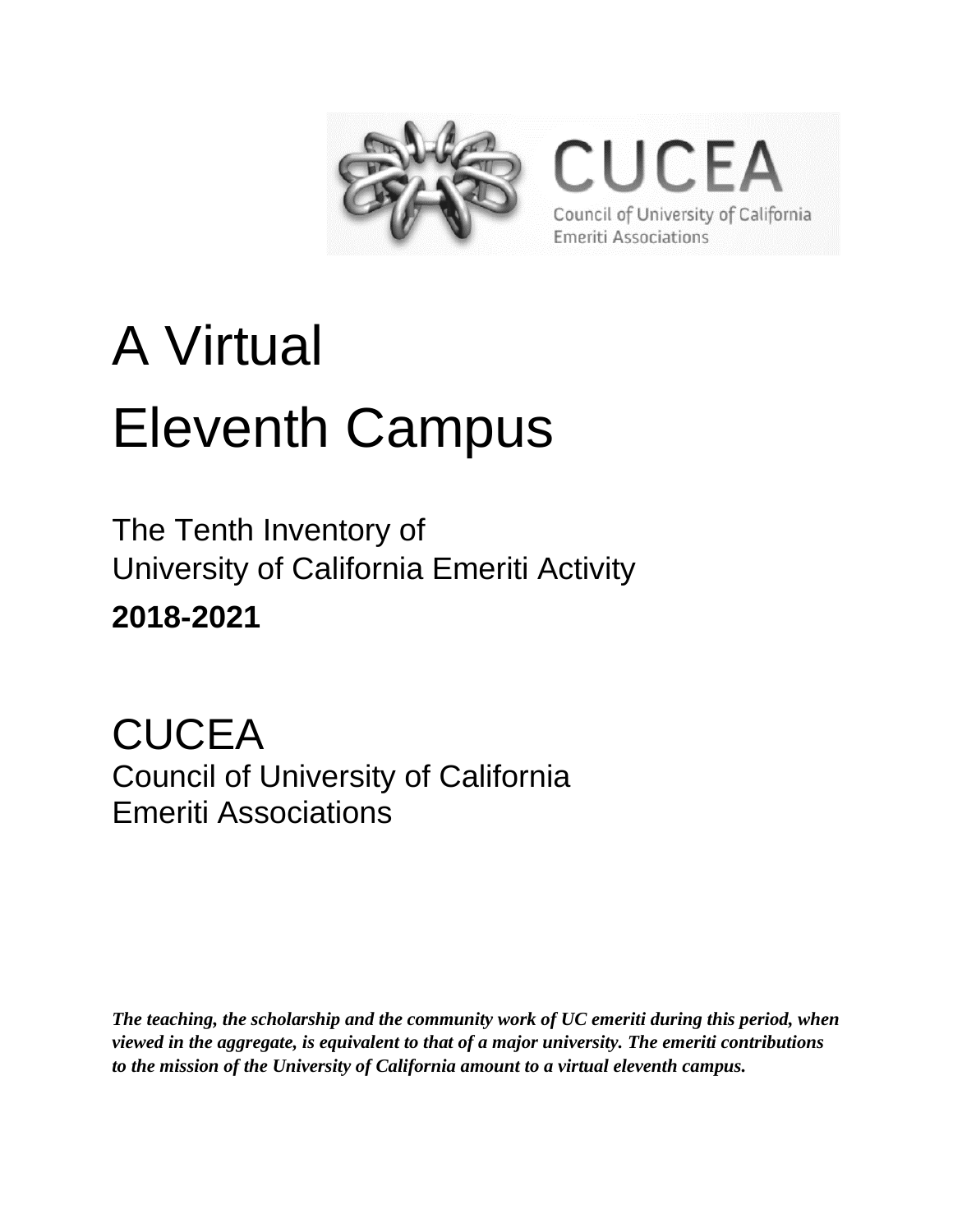#### **CUCEA**

The Council of University of California Emeriti Associations (CUCEA) is an organization composed of the Emeriti Associations of nine of the UC campuses: Berkeley, Davis, Irvine, Los Angeles, Riverside, Santa Barbara, Santa Cruz, San Diego and San Francisco. The tenth campus, UC Merced, is relatively new and does not currently have an emeriti association.

CUCEA was founded in 1987 and it convenes twice a year. Its primary function is to serve the interests of all UC emeriti and the Emeriti Associations on their respective campuses. It does this through its advocacy on behalf of emeriti interests as well as by helping to coordinate and strengthen the individual campus efforts on behalf of emeriti. It also supports the teaching, research, and service missions of the University of California.

CUCEA website:<https://www.cucea.org/>

Survey link: [https://Bit.ly/EmeritiSurvey](https://bit.ly/EmeritiSurvey)

#### **CUCEA OFFICERS, 2021-22**

| Chair                     | <b>Henry Powell</b><br><b>UC San Diego</b> |
|---------------------------|--------------------------------------------|
| <b>Chair Elect</b>        | Jo Anne Boorkman<br>UC Davis               |
| Secretary                 | Phyllis Mirsky<br><b>UC San Diego</b>      |
| Treasurer                 | William H. Parker<br><b>UC</b> Irvine      |
| Information Officer       | Louise Taylor<br>UC Berkeley               |
| Web Manager               | Joel E. Dimsdale<br><b>UC San Diego</b>    |
| <b>Survey Coordinator</b> | Jessica Utts<br>UC Irvine                  |

#### *Accomplishments of University of California Emeriti during 2018-2021*

Of the 2,087 emeriti who responded to the survey:

- 723 received honors or awards
- 1265 published a total of 5480 journal articles
- 304 taught a total of 781 UC undergraduate courses
- 325 taught a total of 902 UC graduate courses
- 185 taught courses at other institutions
- 475 served as a PhD advisor
- 301 served as a formal mentor to undergraduate students
- 249 served as a formal mentor to junior faculty
- 1032 served as a mentor in an informal role
- 751 provided service to UC in various ways
- 523 authored or co-authored a total of 839 books
- 1085 presented a total of 4371 conference papers
- 889 used their expertise in pro bono work
- 1588 were active in their professional associations
- 309 held leadership positions in professional associations
- 619 served on editorial boards
- 511 undertook a total of 2165 artistic or creative projects
- 973 participated in community service
- 669 used social media to disseminate their work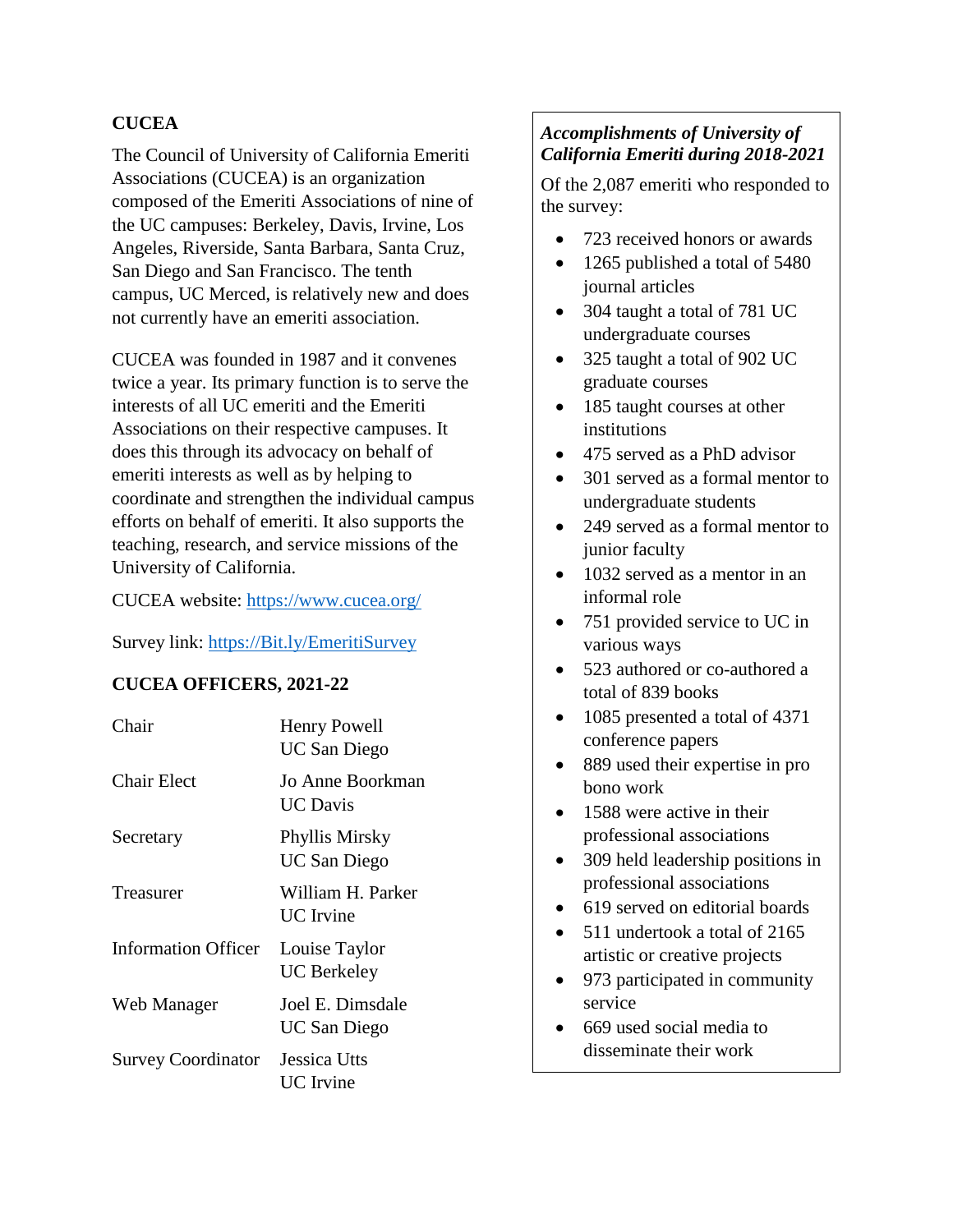| PARTICIPATION AND LEADERSHIP IN PROFESSIONAL ASSOCIATIONS7 |  |
|------------------------------------------------------------|--|
|                                                            |  |
|                                                            |  |
|                                                            |  |
|                                                            |  |
|                                                            |  |
|                                                            |  |
|                                                            |  |
|                                                            |  |
|                                                            |  |
|                                                            |  |
|                                                            |  |
|                                                            |  |
|                                                            |  |
|                                                            |  |
|                                                            |  |

# **Table of Contents**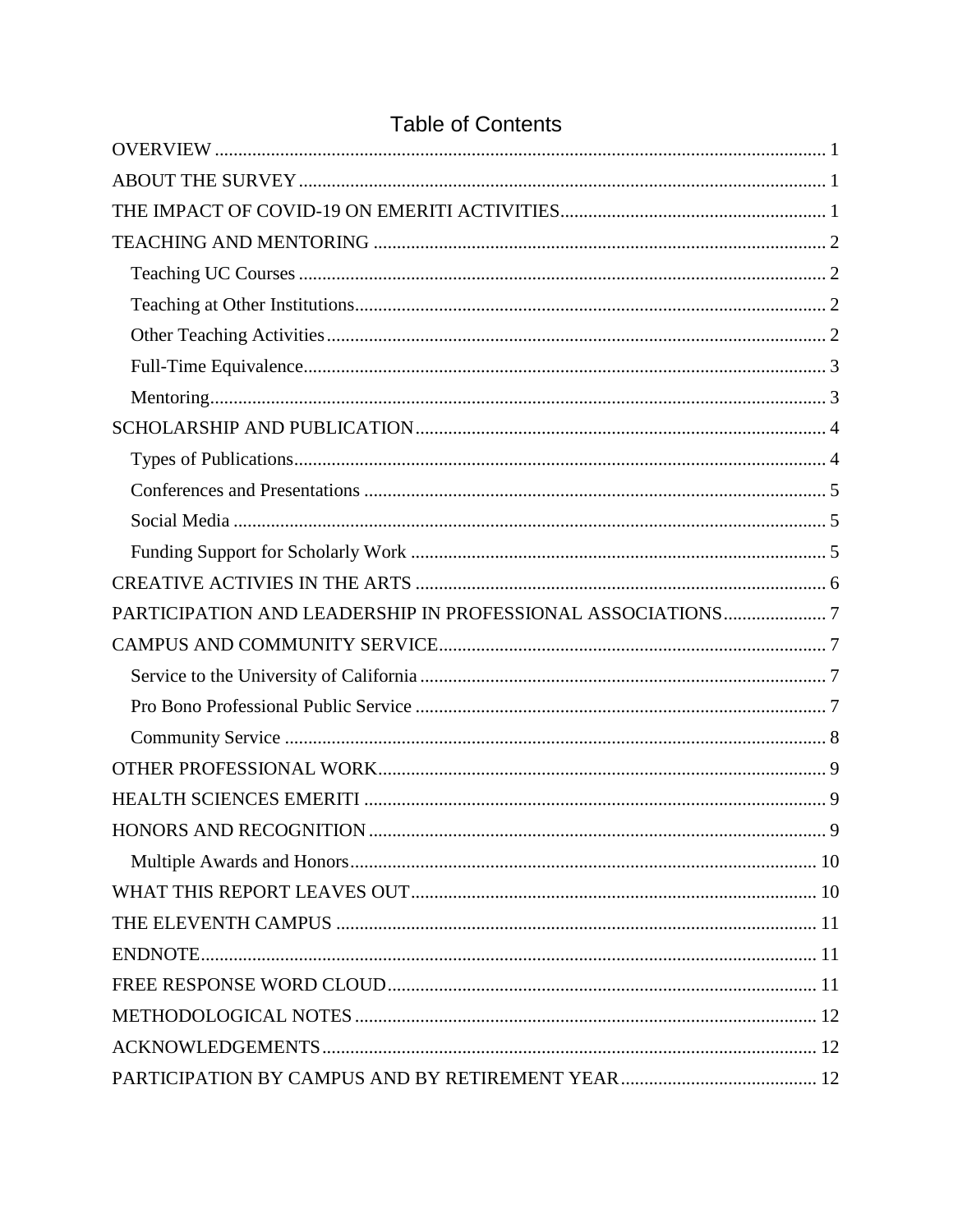#### <span id="page-3-0"></span>**OVERVIEW**

This report summarizes the findings of the tenth triennial survey of University of California emeriti faculty activity. It was conducted in the Fall of 2021 to create an inventory of the scholarly and community service activities of UC emeriti during the academic years 2018- 2021. The survey asked about teaching, research, publications, creative work, awards, community and professional service, and the impact of Covid-19.

This project is grounded in the premise that the University of California's preeminence derives from the work of its faculty. For many faculty members that work does not end upon retirement. The intent of the survey is to show the extent to which that is true. It is not intended to include a representative sample of emeriti and infer the activities of all emeriti from that. Rather, it is an inventory of the activities of the 2,087 emeriti who voluntarily responded to the

request to provide information. As such, it represents a lower bound on the actual level of the activities of all emeriti.

#### <span id="page-3-1"></span>**ABOUT THE SURVEY**

The survey was administered through an email and/or postal mail request sent by the retiree/emeriti center of each campus to all of their emeriti faculty with contact information. A link was provided to the survey, promising anonymity to respondents. More than 6,000 emeriti were contacted, and 2,087 responded. There are surely additional activities conducted by those who did not respond. This inventory provides impressive support for the claim that, when viewed in the aggregate, the teaching, scholarship and community work of UC emeriti during this period is equivalent to that of a major university. Emeriti contributions to the mission of the University of California amount to a virtual eleventh campus.

#### <span id="page-3-2"></span>**THE IMPACT OF COVID-19 ON EMERITI ACTIVITIES**

This survey covered the period from July 2018 to June 2021. Part way through that period, in March 2020, the Covid-19 pandemic changed everything. Most campuses moved to remote instruction in mid-March, and non-essential travel was restricted. The survey asked respondents whether their activities in a number of categories increased, remained about the same, or decreased as a result of the pandemic. For all categories, the number who responded that activities decreased exceeded the number who said they increased. These results indicate that emeriti activity in this period would have been even greater had it not been for the Covid-19 pandemic.

| <b>Activity</b>                  | <b>Increased</b> | About the same | <b>Decreased</b> | Not relevant |
|----------------------------------|------------------|----------------|------------------|--------------|
| <b>Teaching</b>                  | 63               | 465            | 422              | 1081         |
| Research/publishing              | 221              | 817            | 338              | 644          |
| <b>Presenting at conferences</b> | 69               | 386            | 802              | 769          |
| <b>Attending conferences</b>     | 74               | 283            | 893              | 771          |
| <b>Mentoring</b>                 | 112              | 729            | 444              | 739          |
| <b>Professional service</b>      | 194              | 720            | 432              | 683          |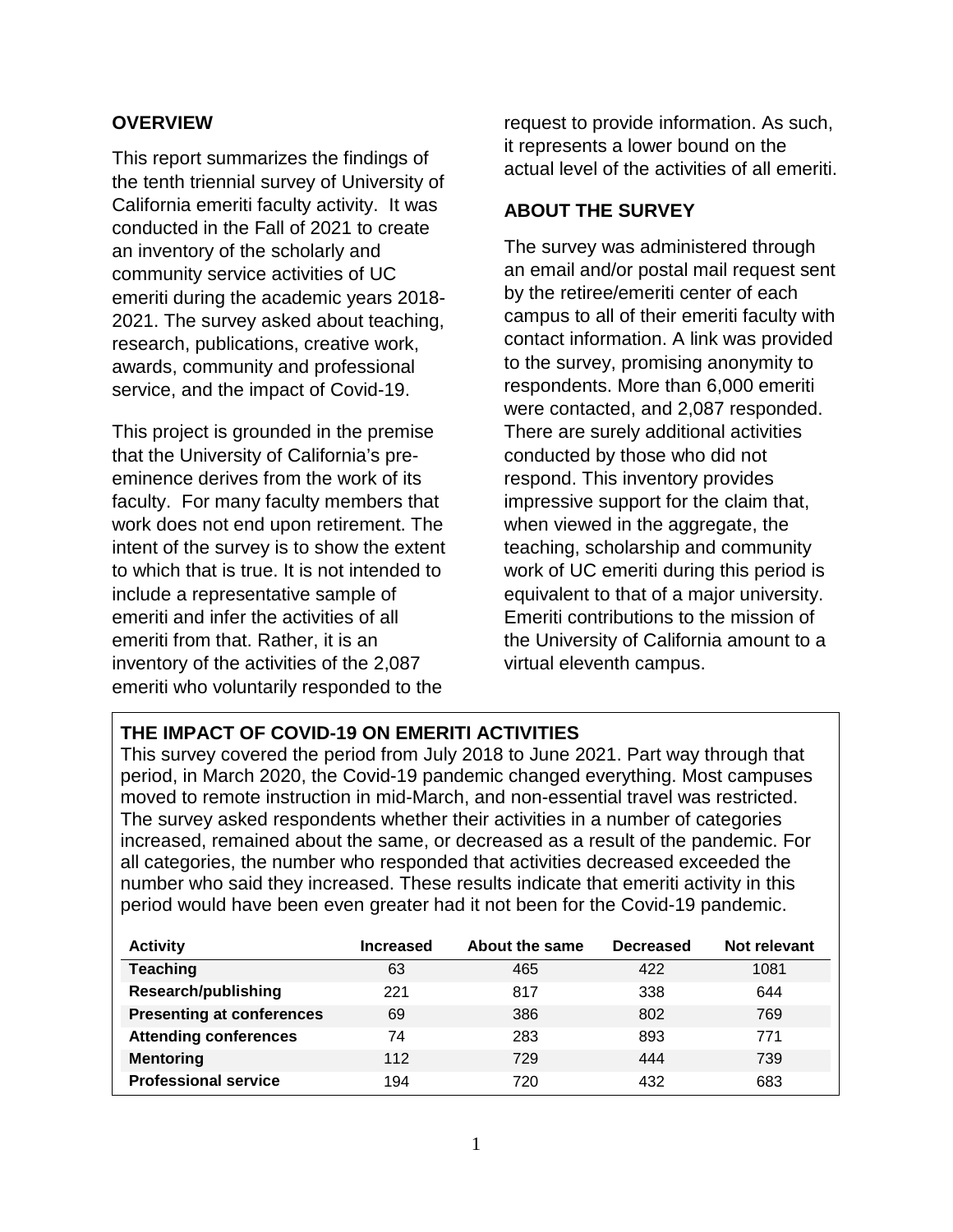#### <span id="page-4-0"></span>**TEACHING AND MENTORING**

During 2018-21 UC emeriti taught at least 2,295 courses, with 1,683 for UC and 612 for other institutions. The UC courses included 781 undergraduate and 902 graduate courses.

Many emeriti faculty continue to teach in retirement even when they do not receive university funding to do so. Of the 2,087 respondents, 814 reported teaching one or more courses, with only 380 reporting that they received university payment. In addition, 664 emeriti responded that they had participated in other teaching, such as guest lectures, *Coursera* open online courses, university extension classes, professional seminars, and so on.

#### <span id="page-4-1"></span>*Teaching UC Courses*

Emeriti faculty teach UC courses for a variety of reasons. Some are recalled to fill gaps in their department's teaching schedule. Others continue to teach courses they developed in their field of expertise because they enjoy doing so, or they develop and teach seminars on topics they had not taught before but that are of interest to them.

As the table below indicates, 304 emeriti said that they taught undergraduate courses and 325 said they had taught graduate courses. The survey asked how many courses of each type had been taught in the three-year period, but the maximum option was "6 or more." A total of 31 emeriti chose this category for undergraduate courses, and 52 chose it for graduate courses. Therefore, the column showing "number of courses" is actually the minimum

taught because responses of "6 or more" were tallied as if 6 courses were taught. Similar calculations occur throughout this report, and are indicated by the "+" sign after a number.

| UC EMERITI TEACHING UC COURSES<br>DURING 2018-2021 |                                       |                                       |
|----------------------------------------------------|---------------------------------------|---------------------------------------|
| <b>TYPE OF</b><br><b>COURSE</b>                    | <b>NUMBER</b><br>ΩF<br><b>EMERITI</b> | <b>NUMBER</b><br>ΟF<br><b>COURSES</b> |
| UC undergrad                                       | 304                                   | 781+                                  |
| UC graduate                                        | 325                                   | $902+$                                |

#### <span id="page-4-2"></span>*Teaching at Other Institutions*

As shown in the table below, 185 emeriti reported teaching at institutions outside the UC system. In some cases, emeriti reported that they had accepted a position elsewhere after retiring from UC. In other cases, faculty were invited to teach as visiting professors, indicating the high regard with which UC faculty are held across academia. The majority of these courses were taught at the graduate level. The average number of courses taught by these emeriti was slightly more than 3 at both levels.

| UC EMERITI TEACHING COURSES AT<br>OTHER INSTITUTIONS DURING 2018-2021 |                                       |                                       |
|-----------------------------------------------------------------------|---------------------------------------|---------------------------------------|
| <b>TYPE OF</b><br><b>COURSE</b>                                       | <b>NUMBER</b><br>ΟF<br><b>EMERITI</b> | <b>NUMBER</b><br>ΟF<br><b>COURSES</b> |
| Undergraduate                                                         | 67                                    | $228+$                                |
| Graduate                                                              | 118                                   | 384+                                  |

#### <span id="page-4-3"></span>*Other Teaching Activities*

Respondents were asked an openended question to describe any other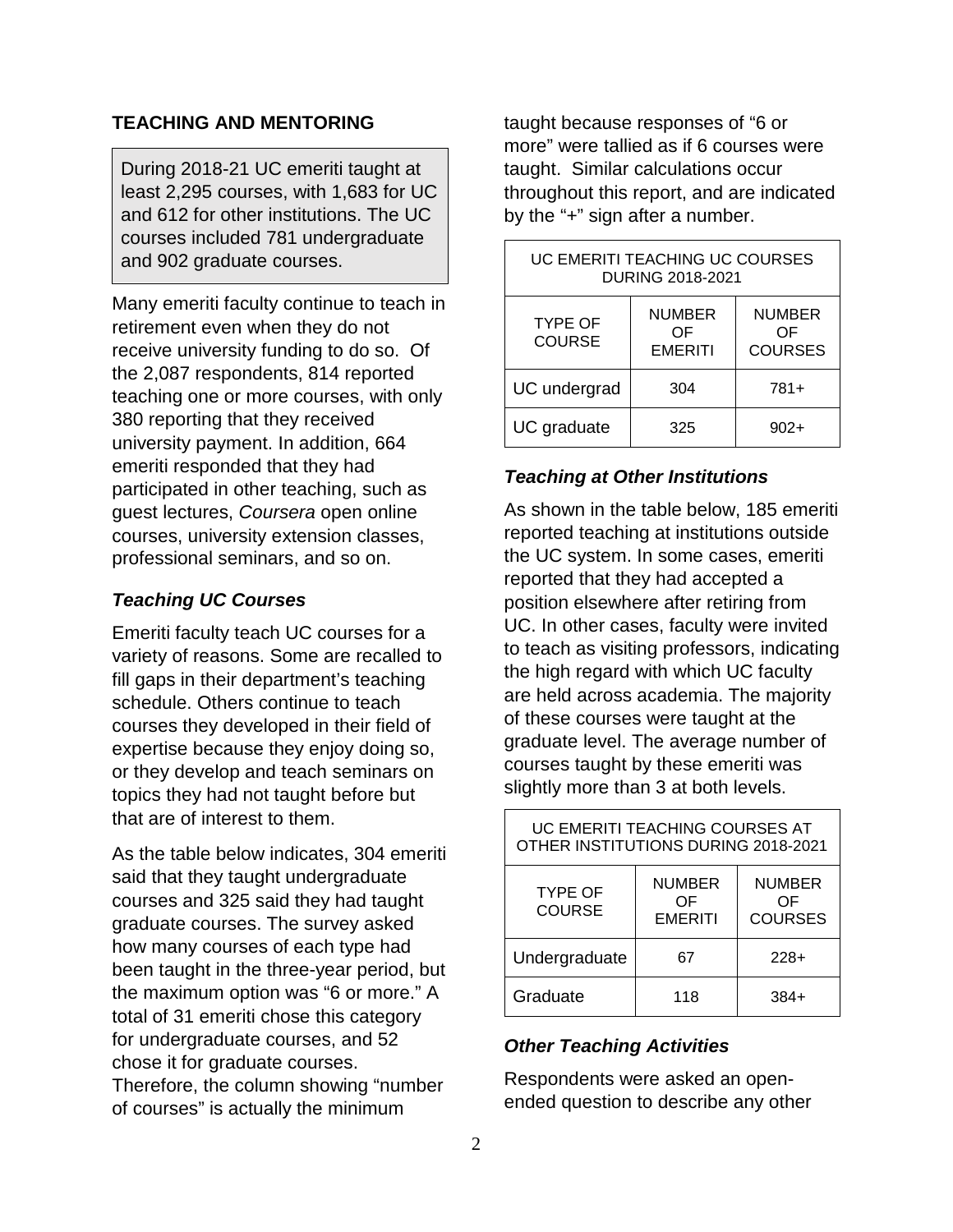type of teaching they participated in during the period of the survey. A total of 664 emeriti responded, with a myriad of interesting activities.

Most commonly, respondents had given guest lectures and seminars, met with groups of PhD or medical students, taught local classes for laypersons, or participated in online learning. A total of 27 reported teaching for the Osher Online Learning Institute through UC University Extension. Below, in the respondents' own words, are some other typical teaching activities:

- *5 two-week lectures in China*
- *On-line classes on vegan nutrition*
- *I teach high school science, math, and programming full-time*
- *Several webinars for a medical school in Los Angeles*
- *Classes to grad students in Mexico and an educational science podcast*
- *Grand Rounds moderator, resident teaching, UCSD Health*
- *Consulting for undergraduate students for their annual dance concert*

#### <span id="page-5-0"></span>*Full-Time Equivalence*

Considering only the courses taught for UC and other institutions, and not the additional teaching activities just described, UC emeriti reported teaching at least 2,295 courses over the threeyear period of the survey. Of these, 1,683 were at UC campuses and 612 were at other institutions.

Assuming a course load of 4 courses per year for regular faculty, the 1,683 UC courses taught by emeriti faculty are equivalent to the yearly teaching load of 421 regular faculty members. Using the increasingly common teaching load of 3

courses a year brings this total to the equivalent of 561 full-time faculty for a year. These numbers underscore the fact that emeriti faculty continue to support the teaching mission of the University of California. The 612 courses taught at other institutions represent an additional 153 FTE for a 4 course load, or 204 for a 3 course load.

#### <span id="page-5-1"></span>*Mentoring*

The survey responses indicated that emeriti faculty continue to play an important role in mentoring, including supervising PhD and master's degree students, formally mentoring junior faculty and undergraduate students, and serving as informal mentors at all levels.

Many respondents reported serving in multiple mentoring roles during the 2018-2021 time period. Almost half (1,032 out of 2,087) had served in at least one informal mentoring role. In addition, emeriti reported serving in formal mentoring roles as follows:

- 475 (23%) as a PhD advisor
- 620 (30%) on a PhD committee
- 255 (about 1 in 8) on a master's degree committee
- 301 (about 1 in 7) as a formal mentor for undergraduate students
- 249 (about 1 in 8) as a formal mentor for junior faculty

Although the survey did not ask about mentoring post-docs, 37 of the respondents mentioned doing so in the free-response questions.

Clearly, emeriti faculty continue to play a significant and valuable role in the formal and informal mentoring of students, post-docs, and junior faculty.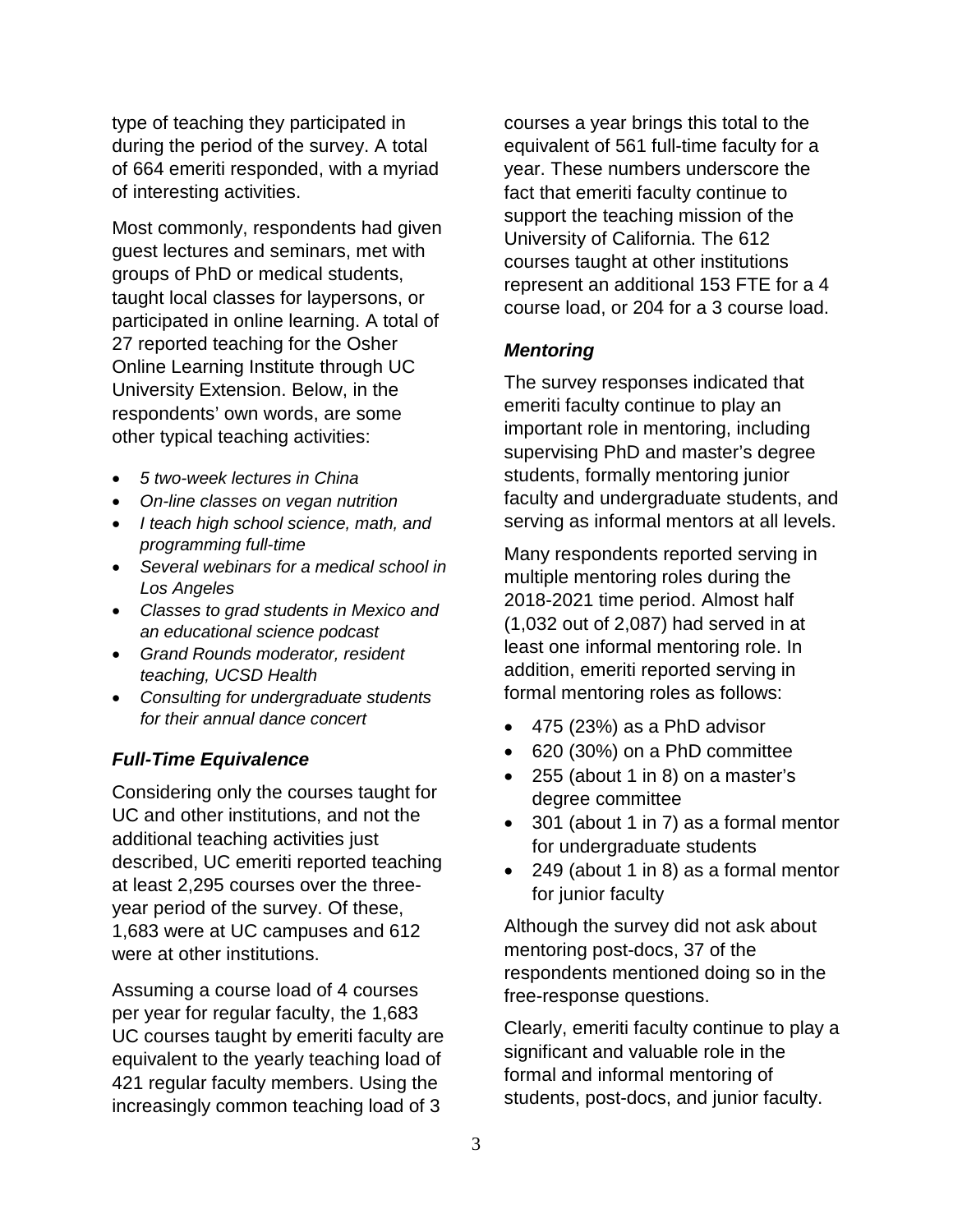#### <span id="page-6-0"></span>**SCHOLARSHIP AND PUBLICATION**

Almost 75% of the respondents (1,526 of 2,087) reported that they published at least one article, book chapter, or book during 2018-2021. Adding up all categories, emeriti produced at least 10,809 publications in this period.

One purpose of this triennial survey is to develop an inventory of the amount of research and publication the emeriti have been engaged in since retirement. Respondents were asked if they had authored or co-authored journal articles, book chapters, textbooks, other books, and other publications. If yes, they were asked to indicate how many publications they had in each category during the academic years 2018-2021.

An astounding 73% of respondents reported that they had continued to write and publish after retiring. The number of emeriti who continue to publish indicates that the retired professoriate values the conduct and dissemination of scholarly work for its own sake, and not for the benefit of their career advancement.

The responses to the questions about publications and professional activities, as well as to the open-ended survey questions, show that emeriti are energized by the intrinsic value of their work. They continue to pursue their scholarship, go to their labs, go out in the field, and interact with students and colleagues for the excitement and fulfillment this work provides.

#### <span id="page-6-1"></span>*Types of Publications*

Journal articles were the most common type of publication reported by emeriti,

with 1,265 emeriti reporting that they had published at least one journal article. The total number of journal articles published was at least 5,480. The survey questions that asked about publications had response options from 0 to "9 or more." Amazingly, the most frequent response (other than 0) was "9 or more," with 265 choosing that option. In calculating the total, those responses were tallied as if they were 9, so the total of 5,480 journal articles is almost surely an undercount.

The questions also asked about book chapters, and 633 responded that they had published at least one, with a total of at least 2,642 of these chapters. In the category of published books, 154 emeriti reported authoring a total of at least 231 textbooks, and 369 emeriti had authored a total of 608 other books. The table below presents the numbers for these various types of publications.

| UC EMERITI PUBLICATIONS<br>DURING 2018-2021 |                                       |                                              |
|---------------------------------------------|---------------------------------------|----------------------------------------------|
| <b>TYPE OF</b><br><b>PUBLICATION</b>        | <b>NUMBER</b><br>OF<br><b>EMERITI</b> | <b>NUMBER</b><br>OF WORKS<br><b>PRODUCED</b> |
| Journal articles                            | 1265                                  | 5480+                                        |
| <b>Book chapters</b>                        | 633                                   | $1848+$                                      |
| Textbooks                                   | 154                                   | $231+$                                       |
| Other books                                 | 369                                   | 608+                                         |
| Other types                                 | 705                                   | 2642+                                        |

These levels of productivity are impressive by any standard in higher education. They are even more impressive when coming from retirees.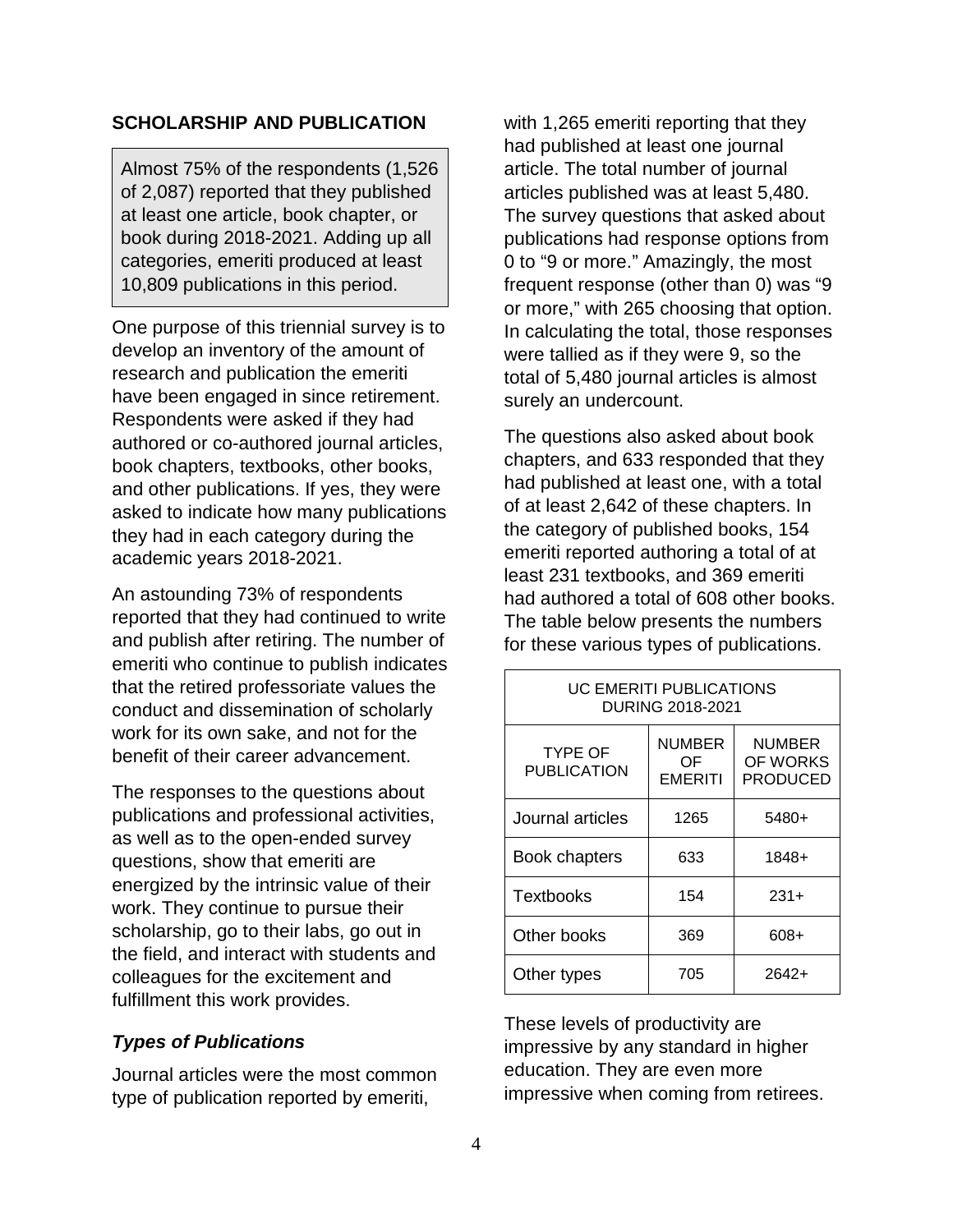#### <span id="page-7-0"></span>*Conferences and Presentations*

In addition to publications, many emeriti disseminated the results of their work through presentations at conferences and other venues. More than 62% of respondents said they had given one or more scholarly presentations during the time period of the survey. The most common venues were professional conferences, with more than half of respondents saying they had given one or more conference presentations, including online conferences. The total number of conference presentations given during the survey time period was at least 4,371. Some emeriti were very active in this regard, with almost 10% reporting that they had given 9 or more conference presentations!

In addition, 848 respondents had given presentations in other venues, with a total of at least 3,212 of these reported. Venues included seminar series at the home campus or other university, special lecture series given by organizations, alumni events, industrysponsored colloquia, and so on. Again some emeriti were very active in this category, with 143 respondents (7%) saying they had given 9 or more such presentations.

| UC EMERITI SCHOLARLY<br>PRESENTATIONS DURING 2018-2021 |                                    |                           |
|--------------------------------------------------------|------------------------------------|---------------------------|
| <b>TYPE OF</b><br><b>VENUE</b>                         | <b>NUMBER OF</b><br><b>EMERITI</b> | <b>NUMBER</b><br>OF TALKS |
| Conference                                             | 1085                               | $4371+$                   |
| Other venue                                            | 848                                | $3212+$                   |
| Total                                                  | 1299*                              | 7583+                     |

\*Total respondents, one or both categories

These numbers are even more striking when viewed in the context of the Covid-19 pandemic that emerged part way through the period represented by the survey. As shown earlier, 802 respondents said that their involvement in giving conference presentations decreased as a result of the pandemic, while only 69 said it increased.

#### <span id="page-7-1"></span>*Social Media*

When asked about using social media sites as outlets for their scholarly and creative work, about a third of the respondents (669/2087) said they had done so. The dissemination methods included blogs, websites, YouTube videos, Instagram posts, and so on.

The amount of scholarly work disseminated by emeriti faculty through publications, presentations, and social media as reported in the survey is truly remarkable. There is no doubt that these activities add to the continuing prestige of the University of California.

#### <span id="page-7-2"></span>*Funding Support for Scholarly Work*

It is beyond the scope of this survey to develop a comprehensive profile of the amount of funding and other kinds of support that UC emeriti have received. This information is important, but it is best compiled and reported at the campus level. However, there was one general survey question that asked about funding support for research or creative work. About a third reported receiving some support, with 184, 366, and 142, respectively, receiving intramural funding only, extramural funding only, or both intramural and extramural funding.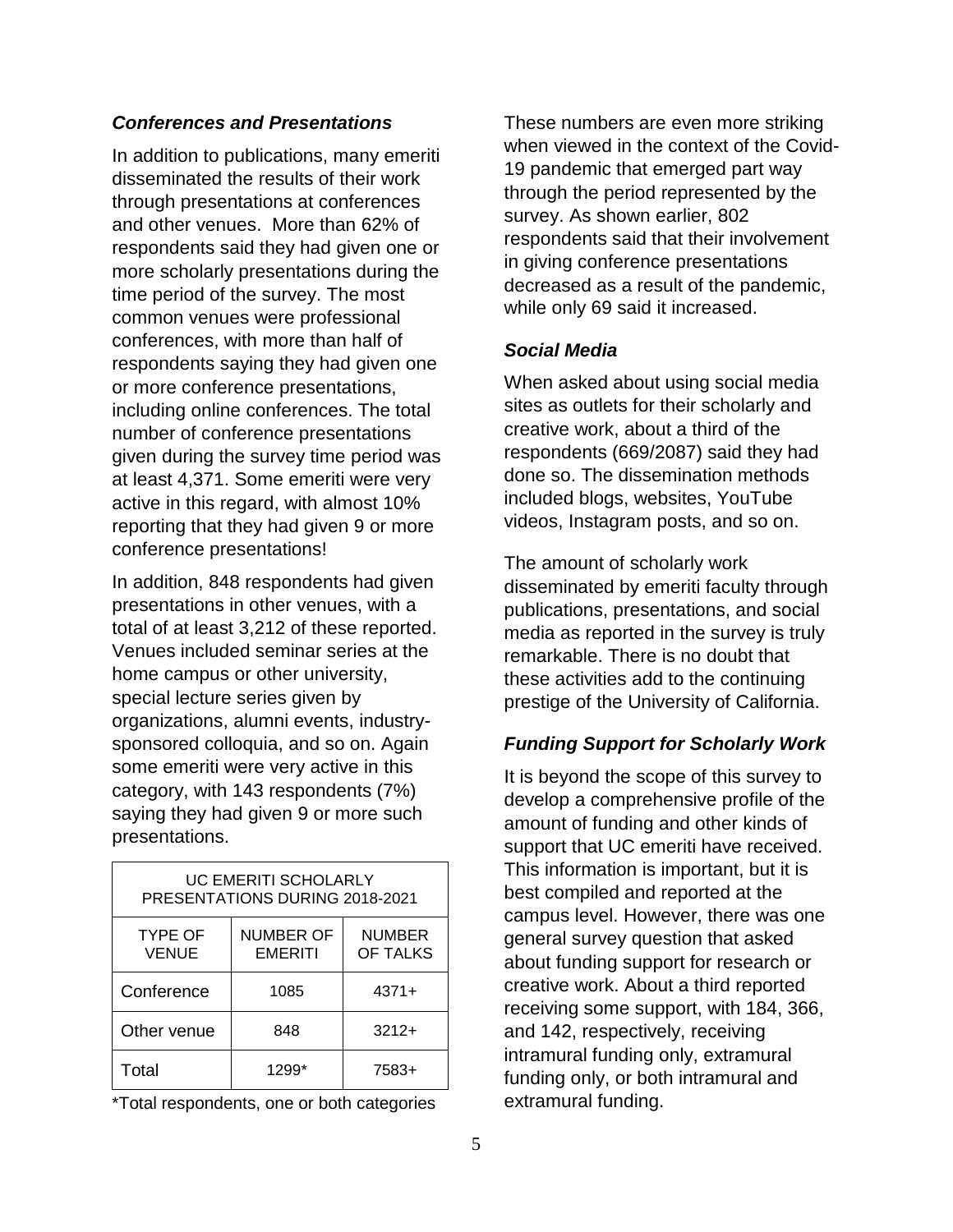#### <span id="page-8-0"></span>**CREATIVE ACTIVIES IN THE ARTS**

Almost 1 in 4 respondents reported that they had undertaken creative or artistic projects not covered by other questions, with a total of at least 2,165 such projects. "Visual arts" was the category with the largest number.

Emeriti were asked if they had undertaken any creative or artistic projects not covered by the questions about publications and presentations. Specific categories of creative arts were provided. The options for the number within each category ranged from 0 to "6 or more." As with previous questions, respondents who chose the highest category were tallied as if they had 6 projects, so the totals given are an underestimate. Responses and number of works are shown in the table below.

| UC EMERITI ARTISTIC AND CREATIVE<br><b>PROJECTS</b><br>DURING 2018-2021 |                                |                          |
|-------------------------------------------------------------------------|--------------------------------|--------------------------|
| AREA OF<br><b>ACTIVITY</b>                                              | <b>NUMBER</b><br>OF<br>EMERITI | NUMBER<br>OF<br>PROJECTS |
| Theatrical                                                              | 58                             | $174+$                   |
| Music/Dance                                                             | 98                             | $353+$                   |
| Literary                                                                | 183                            | $432+$                   |
| Visual arts                                                             | 140                            | 466+                     |
| Exhibits/shows                                                          | 117                            | $281+$                   |
| Other creative                                                          | 171                            | $459+$                   |
| Total                                                                   | $511*$                         | $2165+$                  |

\*Total responding with one or more projects

Although the survey did not give emeriti the opportunity to expand on their responses to this question, there was an open-ended question at the end of the survey that can shed some light on these creative activities. It is clear from those responses that the emeriti who reported the creative activities featured here fall into two broad categories. In one category are those whose work in the arts is a continuation of their careers. Examples include faculty members from the arts and humanities who performed, wrote plays, displayed their creative work in museum exhibits, and so on.

In the other category are those who ventured into new creative areas after retirement, or who expanded on a hobby they had pursued before retirement. Examples include emeriti who have taken up woodworking, written novels or plays, acted in community theater, and volunteered to curate exhibits at local museums. Below, in their own words, are some of these creative activities:

- *Began writing novels and very satisfied*
- *Helped curate an exhibit [for a local museum] … titled The Lost Japanese Community…*
- *I have a major 3-D Virtual Reality Museum exhibit based on my research*
- *I write plays, screenplays and television shows.*
- *Making mobiles for display and sale. Writing a book of poetry about the Trump Administration.*
- *I choreographed a dance work for [a local] Arts Festival.*
- *Engaged in chamber music, including performances at workshops.*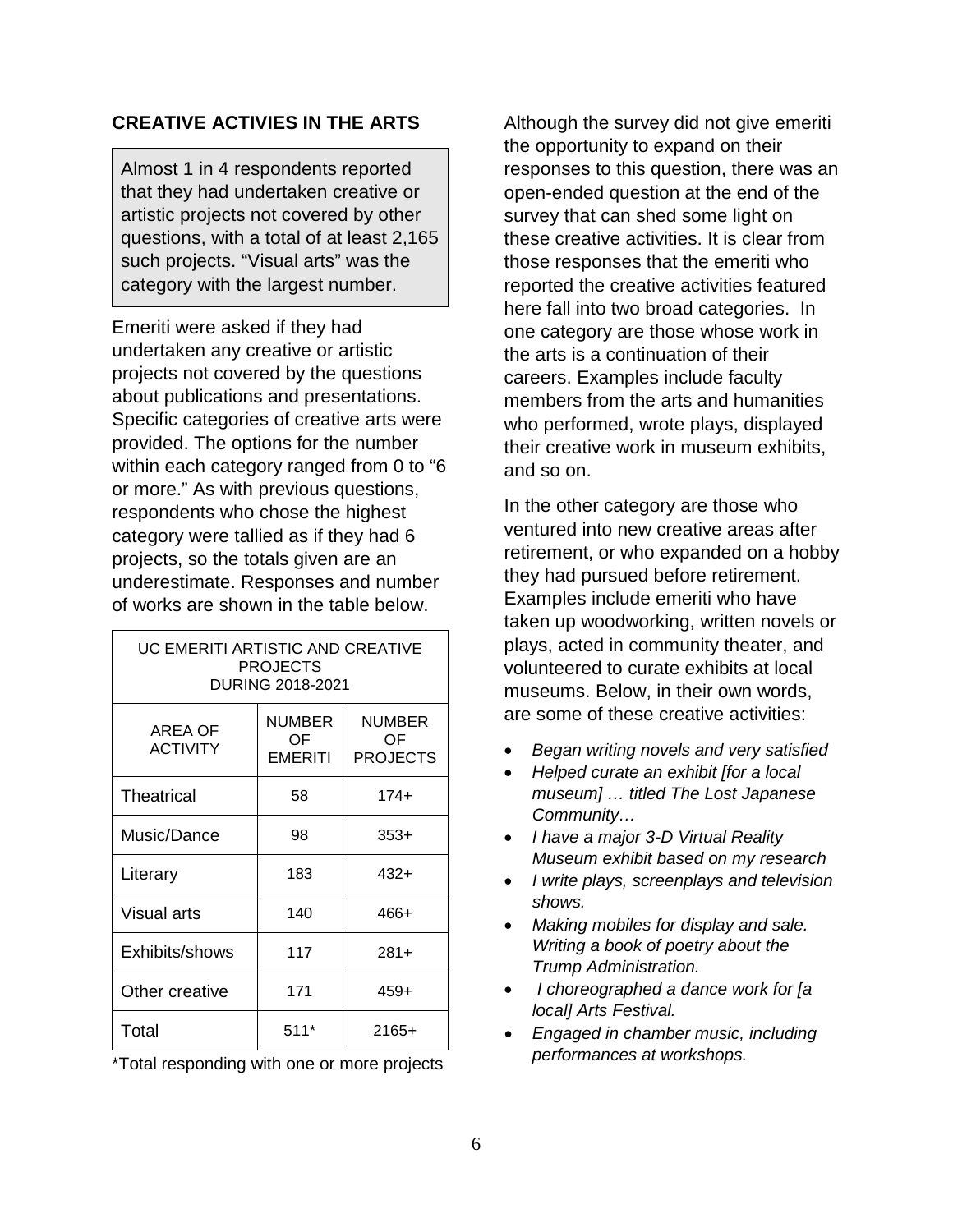#### <span id="page-9-0"></span>**PARTICIPATION AND LEADERSHIP IN PROFESSIONAL ASSOCIATIONS**

Emeriti continued to be active in professional associations, with 1,588 (more than 3 out of 4) reporting at least one activity. Although reviewing manuscripts and proposals were the most common activities, almost 15% reported holding leadership positions and 36% served on committees.

Although most emeriti aren't involved in the day-to-day activities of their campus or department, more than 3 out of 4 (1,588 out of 2,087) continue to bring recognition to the University through participation and leadership in their professional associations. Probably no single campus anywhere in the nation could claim a presence in these societies as widespread as the one collectively demonstrated by UC emeriti.

The table below shows the categories of professional and academic association activities listed in the survey question, and the number of emeriti who reported participating in each activity.

| AREA OF INVOLVEMENT     | NUMBER OF<br>EMERITI |
|-------------------------|----------------------|
| Leadership positions    | 309                  |
| Editorial board service | 619                  |
| Attending meetings      | 985                  |
| Reviewing proposals     | 769                  |
| Reviewing manuscripts   | 1196                 |
| Serving on committees   | 749                  |
| Other involvement       | 161                  |

#### <span id="page-9-1"></span>**CAMPUS AND COMMUNITY SERVICE**

Including UC system-wide, campus, and college/school/department, 751 emeriti reported that they participated in service to UC during 2018-2021.

#### <span id="page-9-2"></span>*Service to the University of California*

Many emeriti continue to contribute to the mission of the university through service to the Academic Senate, the UC Office of the President, or their campus, school or department. The table below shows the number of emeriti who contributed various levels of service during the 2018-2021 period.

| EMERITI SERVICE TO UC<br>DURING 2018-2021 |                    |                             |                  |
|-------------------------------------------|--------------------|-----------------------------|------------------|
| LEVEL                                     | ACADEMIC<br>SENATE | ш<br>冚<br>OTHER<br>COMMITTE | OTHER<br>SERVICE |
| System-wide                               | 56                 | 69                          | 74               |
| Campus                                    | 136                | 198                         | 186              |
| College or dept                           | 42                 | 213                         | 266              |
| Total                                     | 234                | 480                         | 526              |

#### <span id="page-9-3"></span>*Pro Bono Professional Public Service*

When asked about participation in *pro bono* public service work making use of their expertise, 889 reported having done this work.

Many emeriti find opportunities to use their professional expertise in retirement in ways that go behind traditional academic roles. In this survey, 889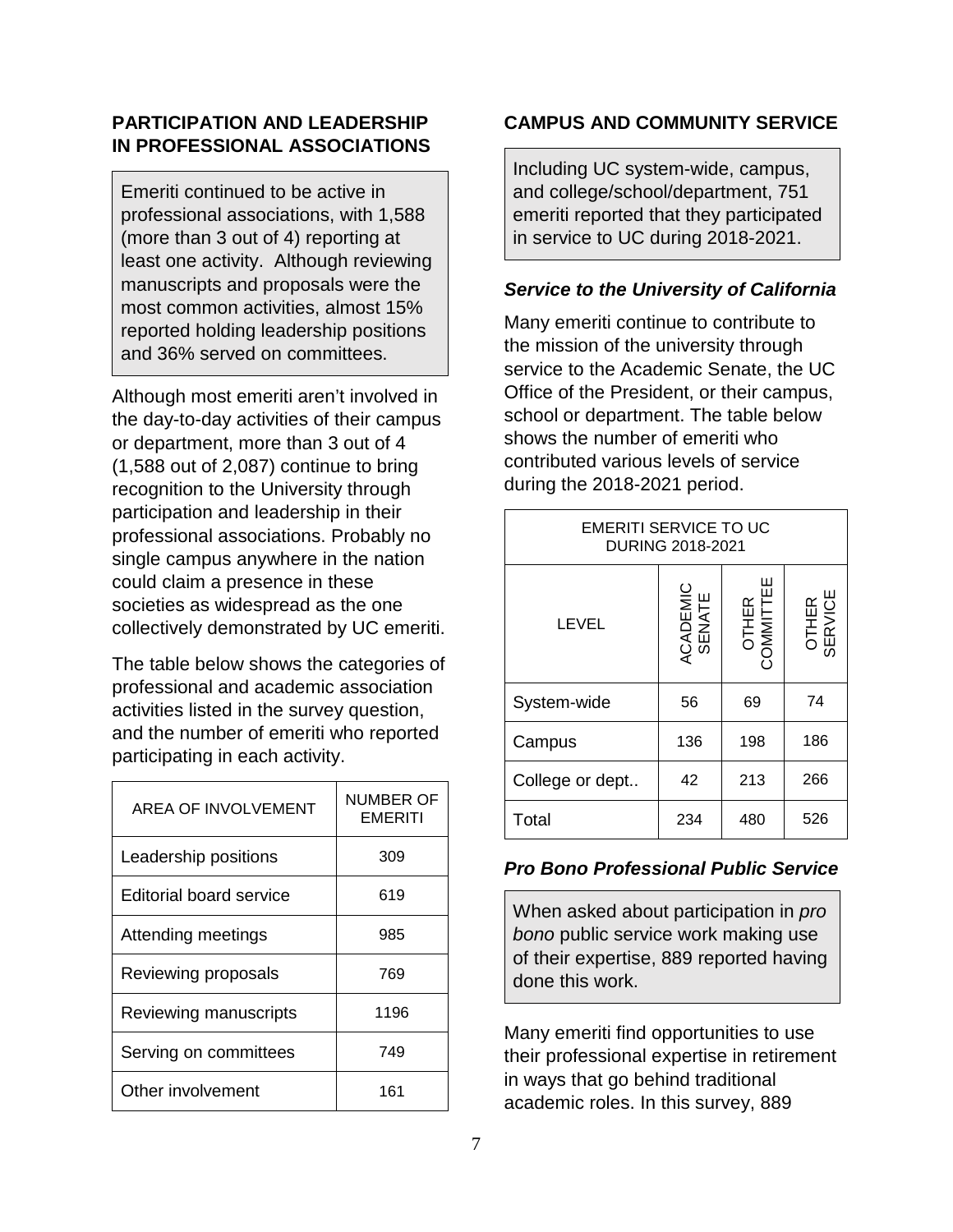respondents reported doing *pro bono* work that relied on their expertise. This number represents 42.6% of those who responded to the survey. A noteworthy observation is that the figure of 42.6% is almost identical to the figure of 42% who responded that they had done such work in the previous triennial emeriti survey done in 2018, indicating that this level of service is stable over time.

The kinds of service work covered by this question can be gleaned from the free-response answers to the last survey question. Two categories of activity emerge from those answers. One is that emeriti are serving in advisory capacities on boards of directors, or to museums, libraries, service agencies, and non-profit organizations. They are involved in community activities at local, national, and international levels, such as advocating for environmental protection or working with immigrants.

A second category of *pro bono* service is in health care. Many respondents were doing volunteer work in community programs and clinics. For example, one respondent wrote "I volunteer at an inner city clinic to provide COVID vaccines to an underserved community."

In both categories, a number of people reported offering their expertise in other countries or with international agencies. The *pro bono* work of UC emeriti faculty extends far and wide.

#### <span id="page-10-0"></span>*Community Service*

In another notable show of consistency across time, 46.6% of emeriti responded that they had performed community service outside of UC and professional organizations, almost exactly matching the figure of 46% who responded that they had done so in the previous triennial survey in 2018. Even more remarkable is that the same 46% emerged in the survey before that, done in 2015. Clearly this level of community service is a hallmark of UC emeriti across time.

The types of public service performed by UC emeriti covered many categories, as shown in the table below.

| <b>TYPE OF SERVICE</b>       | NUMBER OF<br><b>EMERITI</b> |
|------------------------------|-----------------------------|
| Community/civic              | 514                         |
| Charity or social causes     | 392                         |
| Political                    | 201                         |
| Faith-based                  | 150                         |
| Arts/culture                 | 170                         |
| Teaching/mentoring           | 347                         |
| Other                        | 153                         |
| <b>Total activities</b>      | 1927                        |
| Total with at least one type | 973                         |

As evidenced by comparing the total number of activities with the total number of respondents with at least one activity, many emeriti are involved in multiple community service activities. Note that these activities may or may not involve the professional expertise of the respondent, unlike the *pro bono*  activities discussed earlier, which explicitly did involve that expertise.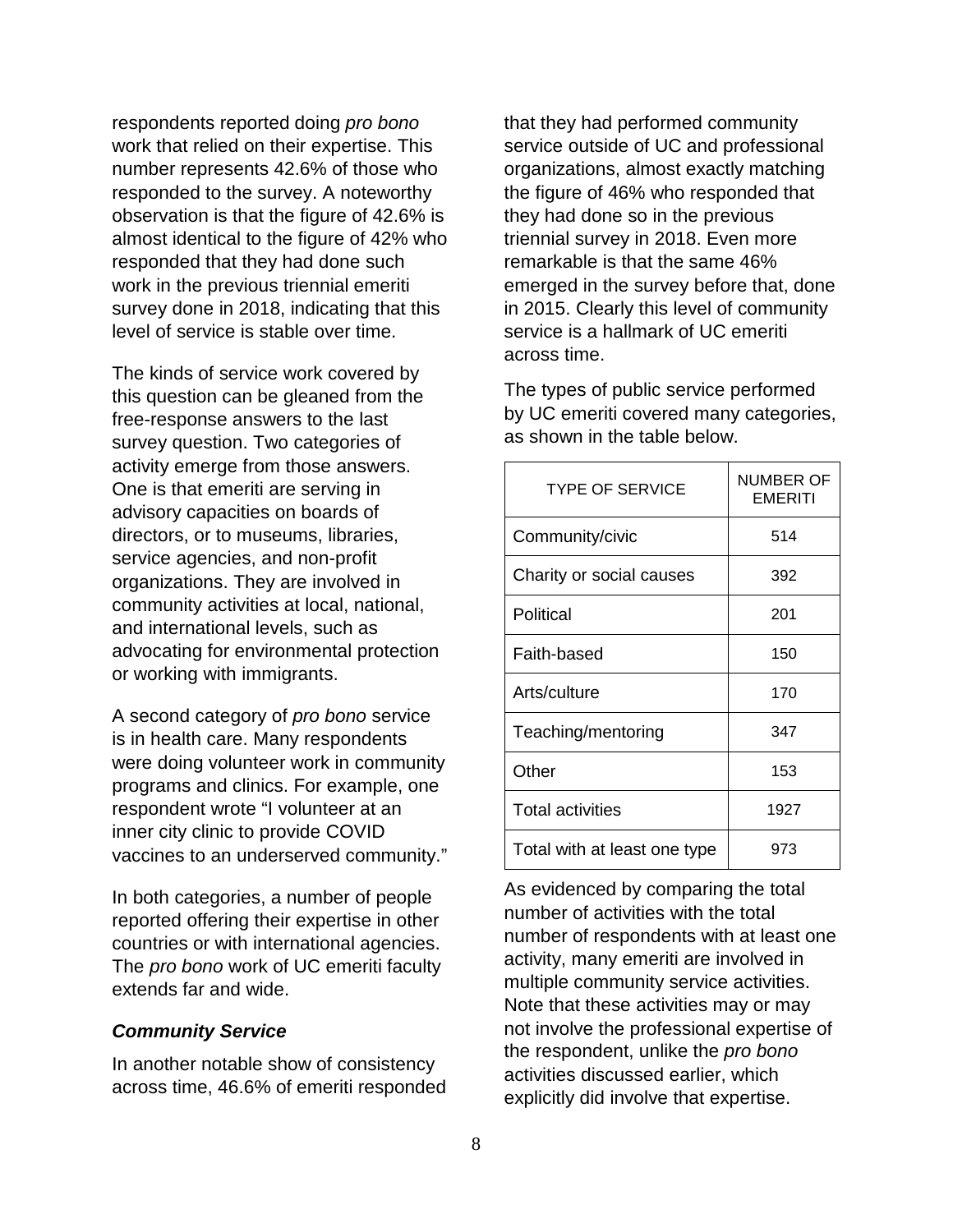#### <span id="page-11-0"></span>**OTHER PROFESSIONAL WORK**

183 emeriti reported that they were engaged in an entrepreneurial or business enterprise, and 705 participated in at least one consulting project during 2018-2021.

Some emeriti continued to engage in income-earning activities in their retirement. In total, 1,126 (about 54%) reported that they worked outside of UC in a professional capacity in at least one of the categories presented in the question. The options and the number who chose each one are shown in the table below.

| <b>ACTIVITY</b>          | <b>NUMBER OF</b><br><b>EMERITI</b> |
|--------------------------|------------------------------------|
| Entrepreneurial/business | 183                                |
| Consulting project       | 705                                |
| Advisory board           | 474                                |
| Other                    | 276                                |
| Total                    | 1638                               |

#### <span id="page-11-1"></span>**HEALTH SCIENCES EMERITI**

Approximately 600 health sciences emeriti responded to the survey. Of those, about 58% maintained their license during part or all of the time period, and about 28% did clinical work during all or part of the period.

A few questions were asked only of health sciences emeriti, to ascertain whether they were still licensed and/or practicing. The first question asked whether respondents had maintained

their license to practice. The second question asked if they did clinical work during the 2018-2021 academic years. Responses are shown below.

| UC HEALTH SCIENCES EMERITI ACTIVITY<br>DURING 2018-2021 |                                                                   |                                                            |  |
|---------------------------------------------------------|-------------------------------------------------------------------|------------------------------------------------------------|--|
| PORTION OF<br>2018-2021<br><b>TIME PERIOD</b>           | <b>NUMBER</b><br><b>WHO</b><br><b>MAINTANED</b><br><b>LICENSE</b> | <b>NUMBER</b><br>WHO DID<br><b>CLINICAL</b><br><b>WORK</b> |  |
| All of it                                               | 305                                                               | 108                                                        |  |
| Part of it                                              | 37                                                                | 64                                                         |  |
| None of it                                              | 249                                                               | 430                                                        |  |

The 172 respondents who said they did clinical work during some or all of the time period were asked two follow-up questions. First, they were asked if they were paid for the work. Three of them did not respond, 109 said yes, and 60 said no. Next, they were asked "About how many hours a month did you do clinical work?" The answers were provided as free-response. For those who gave a numerical answer, the median was 20 hours a month of clinical practice.

#### <span id="page-11-2"></span>**HONORS AND RECOGNITION**

723 emeriti received at least one award, honor or other recognition during 2018-2021, with 609 receiving professional awards and 114 receiving civic/community awards.

The University of California's national and global stature derives mainly from the accomplishments and contributions of its faculty. Even in retirement many emeriti faculty are still being recognized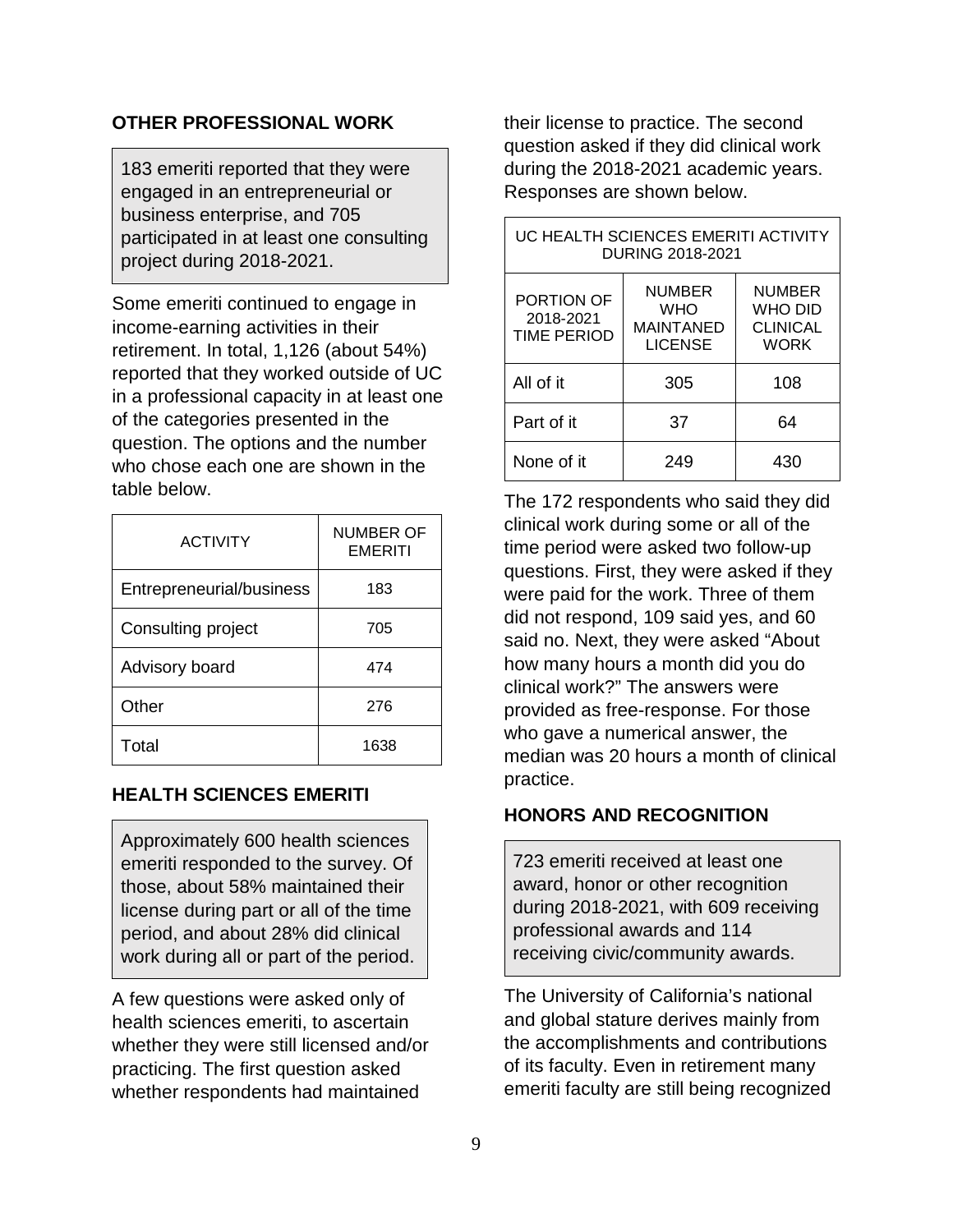for these accomplishments. Almost 30% of the survey respondents (609 of them) had received at least one professional honor or award during the period of the review, and 114 had received at least one community or civic award.

What's even more significant is that many of these award recipients had been retired for a long time. The table below shows the number and percent of recipients of professional awards for different retirement cohorts.

| UC EMERITI AWARDS AND HONORS<br>DURING 2018-2021 BY RETIREMENT YEAR |                               |                               |  |
|---------------------------------------------------------------------|-------------------------------|-------------------------------|--|
| <b>RETIREMENT</b><br><b>TIME PERIOD</b>                             | NUMBER<br>RECEIVING<br>AWARDS | PERCENT<br>OF TOTAL<br>NUMBER |  |
| 2018-2021                                                           | 173                           | 28.5%                         |  |
| 2013-2017                                                           | 172                           | 28.4%                         |  |
| 2008-2012                                                           | 120                           | 19.8%                         |  |
| 2003-2007                                                           | 58                            | $9.6\%$                       |  |
| Before 2003                                                         | 83                            | 13.7%                         |  |
| Total                                                               | ᲜᲘᲜ*                          | 100%                          |  |

\*3 of the 609 awardees did not provide a retirement year.

#### <span id="page-12-0"></span>*Multiple Awards and Honors*

Of the 609 respondents who reported receiving a professional or career award, 237 said they had received more than one such honor. Conservatively assuming they received just two honors, the total number of emeriti professional honors is 846. For civic and community honors, 79 respondents received one, and another 35 received two or more, for a total of at least 149 such honors.

Combining these two categories of awards, emeriti conservatively received 995 awards and honors.

#### <span id="page-12-1"></span>**WHAT THIS REPORT LEAVES OUT**

While this report provides summaries of various categories of emeriti activities, it cannot convey the collective vitality and enthusiasm evident in the free-response answers. Those answers tell hundreds of stories and illustrate that emeriti faculty continue to thrive in their retirement. A few examples follow.

One respondent has developed teaching materials for health workers and parents about a particular medical condition in children, and created a website and smartphone app that support management of the condition. Another reports doing volunteer editorial work for poets with disabilities and terminal illness. There is an 86-year-old emeritus who biked from Mexico to Minnesota at age 83, then biked his age in miles when he turned 85. There is the retiree who was a lead advisor for a PBS film series, and another who gave a TedX talk. One retiree volunteers for the Red Cross, and another is active in Rotary International's program to bring clean water, sanitation and hygiene to developing countries.

Answers to the free response questions contain facts, opinions and descriptions that expand on the statistics in this report. But they also convey a collective pride in the myriad accomplishments of the incredible cadre of University of California emeriti faculty. The "word cloud" on the following page displays the words most commonly used in the free-response answers.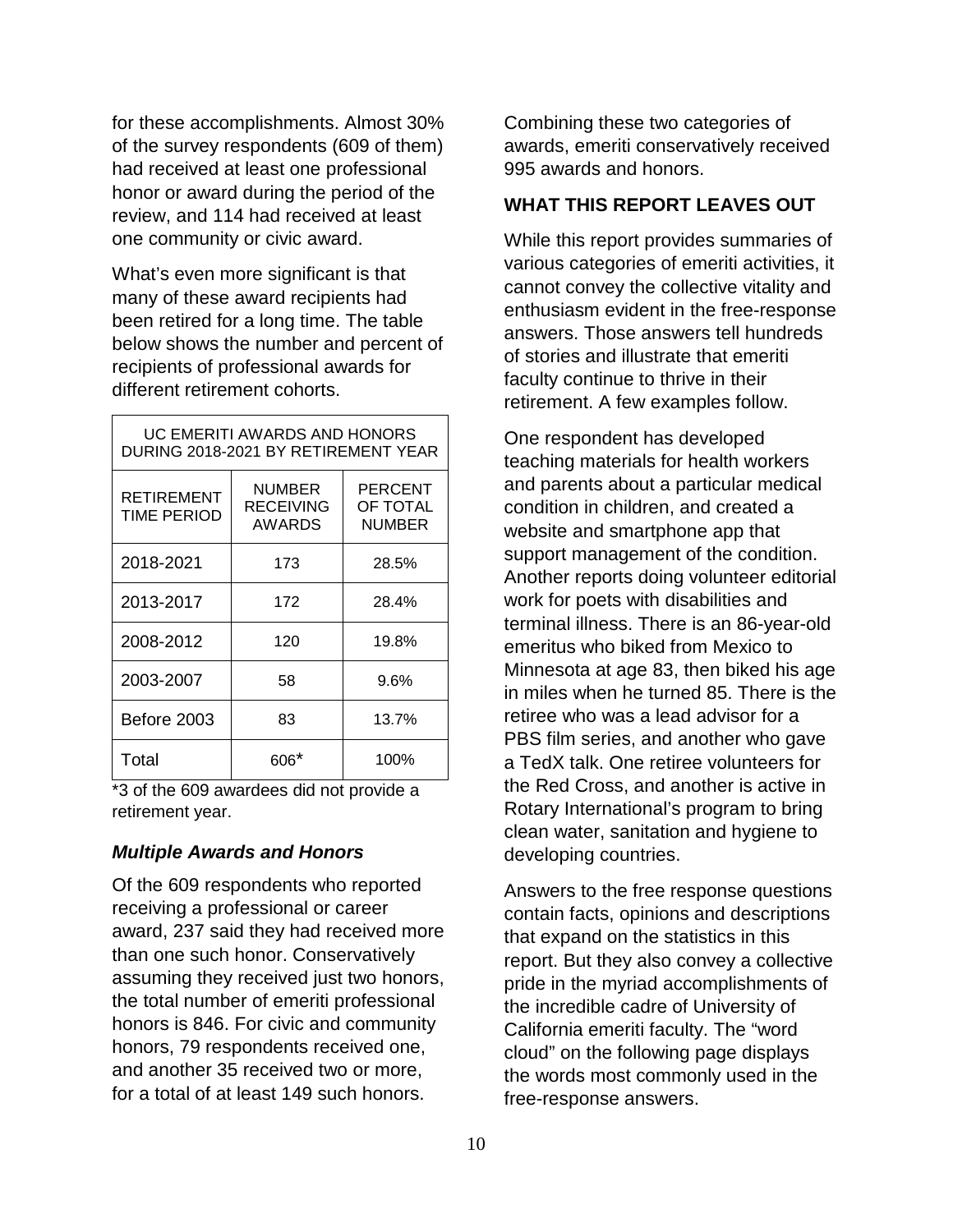#### <span id="page-13-0"></span>**THE ELEVENTH CAMPUS**

As with previous CUCEA surveys, the collection of activities described in this report amount to a virtual eleventh campus. The number of respondents to the survey, 2087, exceeds the number of current faculty at any single campus in the UC system. And the level of activities reported here would almost surely be competitive with those of any single campus in almost all categories that help fulfill the mission of the University.

The commitment of the UC emeriti to continuing their professional scholarship, mentoring, and other service, without being motivated by career advancement issues, is a gift to the citizens of California and to the University of California system.

#### <span id="page-13-1"></span>**ENDNOTE**

The + sign beside the numbers in some of the tables in this report indicates that the actual number is most likely somewhat higher than the number posted. For many of the questions the answer options included individual values up to a certain point, and then the last option was "X or more." For instance, the question about number of journal publications offered options from 0 to 8, and the final option of "9 or more." That option was chosen by 265 respondents, but in the tally of total journal publications they were each given credit for 9, when in reality many of them probably had more than 9. In all instances in the report, the most conservative numbers are used.

# **FREE RESPONSE WORD CLOUD**

<span id="page-13-2"></span>The "word cloud" below was created from the answers to the final question: *"Briefly describe any other of your activities in retirement during 2018-2021 that may be of interest."*

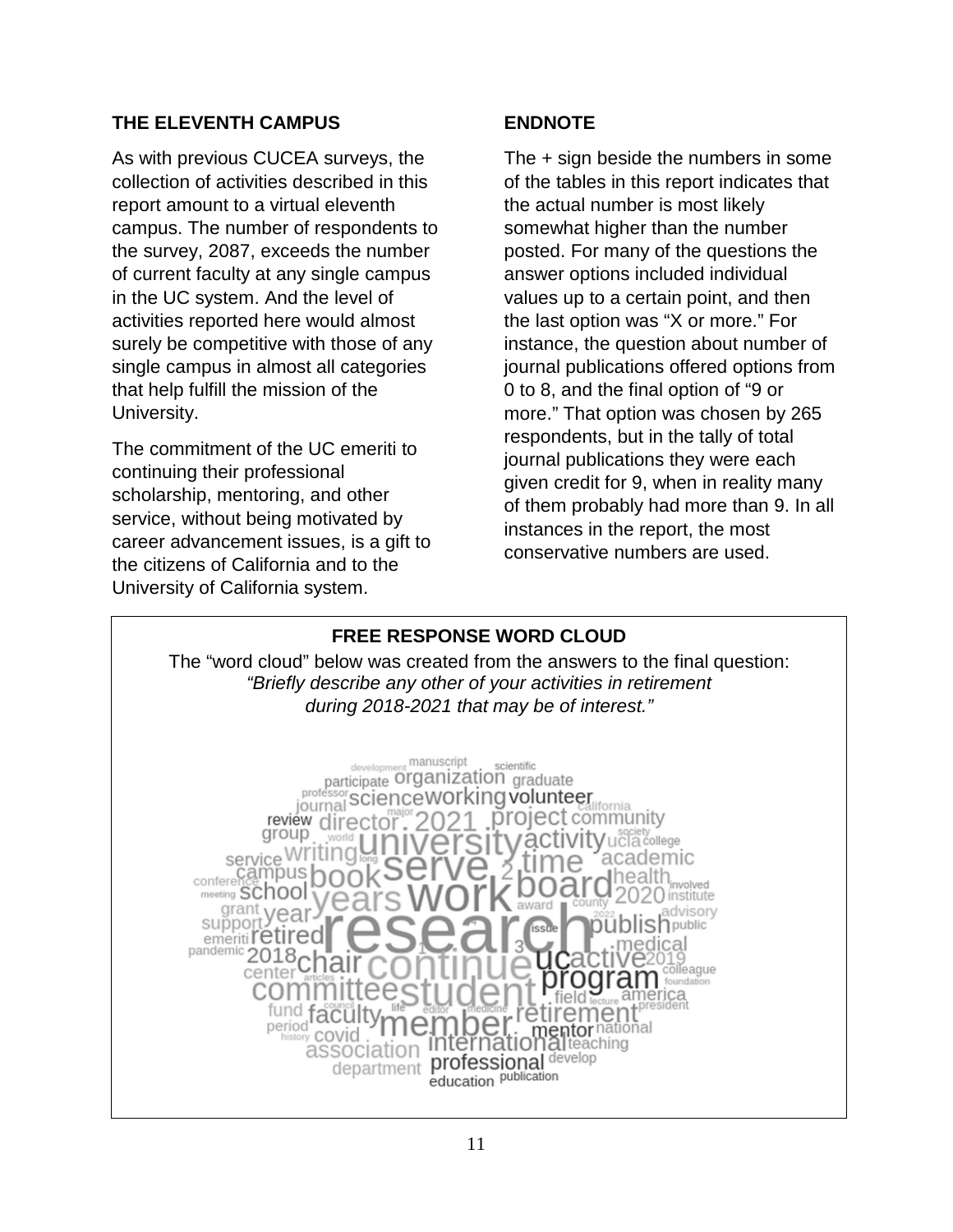#### <span id="page-14-0"></span>**METHODOLOGICAL NOTES**

A 22-item survey was prepared using the Qualtrics platform. The link was distributed to all UC emeriti for whom email addresses were available, except that a paper copy was mailed to those who had a stated a postal mail preference. A few questions included sub-questions based on answers to the original question. Most questions were multiple choice, but the last question, shown on the previous page, was free-response.

Each of the campus emeriti associations managed its own survey distribution process and the appeals to emeriti for participation. The exact number of emeriti contacted is not known, but is likely to be slightly over 6,000. Participation numbers by campus and retirement year are shown below.

The intent of the survey was not to get responses from a representative sample, but rather, to create an inventory of activities reported by those emeriti who voluntarily responded. As such, it represents a lower bound on the level of activity of all emeriti.

#### <span id="page-14-1"></span>**ACKNOWLEDGEMENTS**

Staff members from each of the campuses were invaluable in managing local campus logistics. They are Cary Sweeney and Camille Koué (Berkeley), Kyle Urban (Davis), Jeri Frederick (Irvine), Ayesha Dixon (UCLA), Ali Kalmin and Phikoun Khamchanh (Merced), Christina Otegui (Riverside), Suzan Cioffi (San Diego), Louis Gutierrez (San Francisco), Ellen Pasternack (Santa Barbara), and Christy Dawley (Santa Cruz).

Thanks also go to the CUCEA officers and campus Emeriti Association presidents, whose names are listed elsewhere, as well as to Doug Mitchell (Riverside) and Sy Levin (UCLA), emeriti colleagues who provided leadership on their campuses. John Vohs, the previous CUCEA survey coordinator, guided me through the process every step of the way, for which I am extremely grateful. Errors of omission are mine alone.

*Jessica Utts, CUCEA Survey Coordinator UC Irvine*

<span id="page-14-2"></span>

| NUMBER OF SURVEYS RETURNED |              |  |  |
|----------------------------|--------------|--|--|
| <b>BY CAMPUS</b>           |              |  |  |
| <b>Campus</b>              | <b>Count</b> |  |  |
| <b>Berkeley</b>            | 317          |  |  |
| Davis                      | 520          |  |  |
| Irvine                     | 176          |  |  |
| <b>UCLA</b>                | 402          |  |  |
| Merced                     | 5            |  |  |
| Riverside                  | 114          |  |  |
| San Diego                  | 167          |  |  |
| San Francisco              | 152          |  |  |
| Santa Barbara              | 121          |  |  |
| Santa Cruz                 | 103          |  |  |
| Not specified              | 10           |  |  |
| Total                      | 2087         |  |  |

#### **PARTICIPATION BY CAMPUS AND BY RETIREMENT YEAR**

| NUMBER OF SURVEYS RETURNED<br>BY RETIREMENT YEAR |               |  |
|--------------------------------------------------|---------------|--|
| <b>Retirement Year</b>                           | <b>Number</b> |  |
| 2018-2021                                        | 502           |  |
| 2013-2017                                        | 573           |  |
| 2008-2012                                        | 415           |  |
| 2003-2007                                        | 273           |  |
| 1998-2002                                        | 124           |  |
| Before-1998                                      | 186           |  |
| Missing                                          | 14            |  |
| Total                                            | 2087          |  |